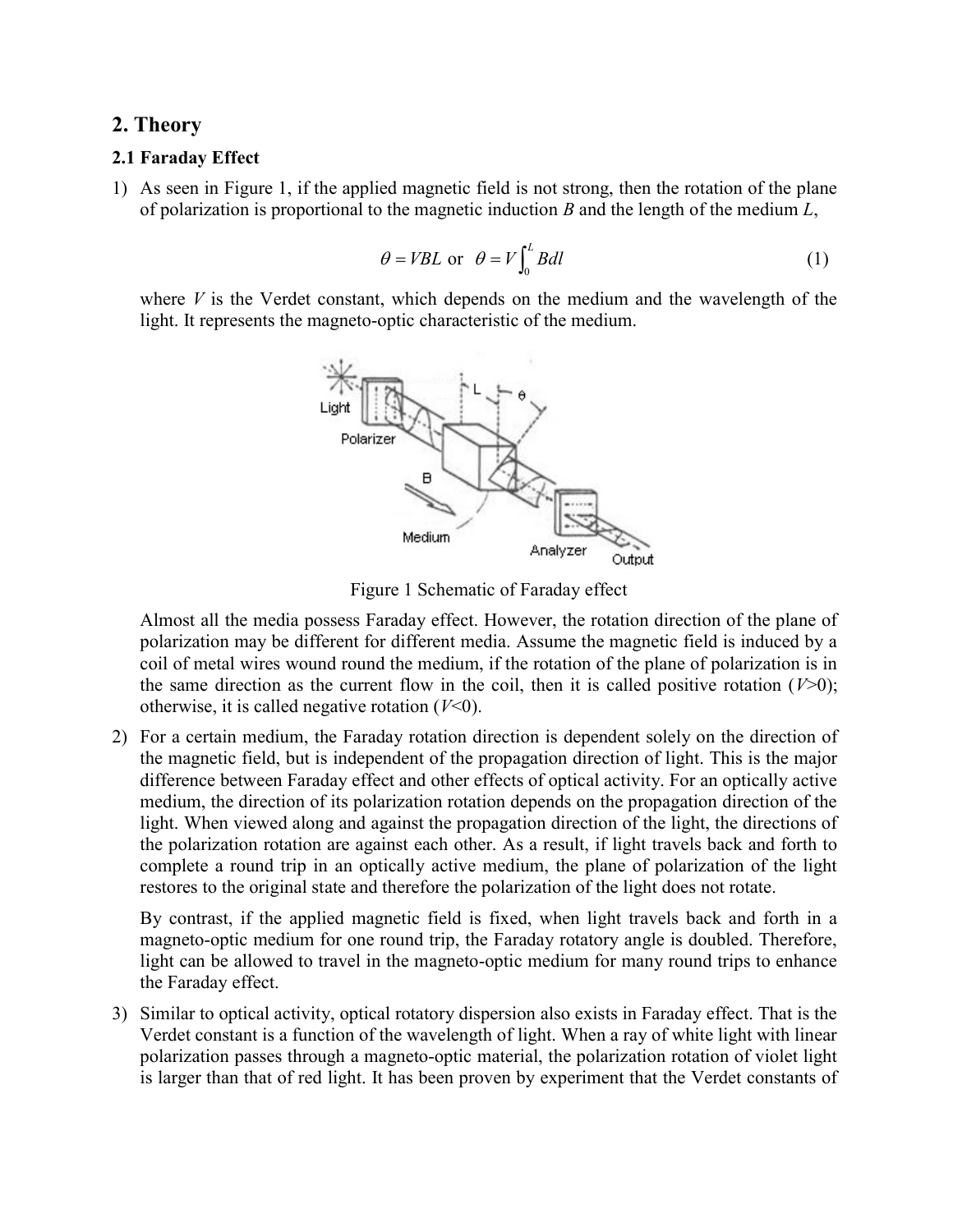magneto-optic material decrease with an increase in the wavelength of light. The curve of optical rotatory dispersion  $(V-\lambda)$  is also called the Faraday rotation spectrum.

## 2.2 Faraday Rotation Angle

A ray of light with linear polarization can be decomposed into two components of equal amplitude, left-circularly and right-circularly polarized light. Because the refractive index of a magneto-optic material is different for circularly polarized light with opposite rotation direction, an optical path difference is formed when the two components of circularly polarized light pass through the material

$$
\delta = (n_R - n_L)L \tag{2}
$$

where  $n_R$  and  $n_L$  are the refractive indices of the material for right-circularly and left-circularly polarized light, respectively.

When the two components of circularly polarized light are composed after passing through the medium, a ray of light with linear polarization is restored but the plane of polarization of the exit light rotates an angle as compared to that of the incident light. This angle is called the Faraday rotation angle, as defined by

$$
\alpha_F = \frac{\omega}{2c} (n_R - n_L) L \tag{3}
$$

Where  $\omega$  is the angular frequency of light, and c is the speed of light in vacuum.

#### 2.3 Calculation of Faraday Rotation Angle

From quantum theory, the magnetic dipole moment of an electron can be expressed by

$$
\vec{\mu} = -\frac{e}{2m}\vec{L} \tag{4}
$$

where  $e$  is the electric charge of an electron,  $m$  is the mass of an electron, and  $\overline{L}$  $\rightarrow$  is the angular momentum of an electron. In a magnetic field, the potential of an electron possesses is

$$
P = -\mu B = \frac{eB}{2m} L_z \tag{5}
$$

where  $L<sub>z</sub>$  is the axial component of the angular momentum of the electron. When a ray of light with linear polarization passes through a medium in a magnetic field, photons and electrons interact resulting in an increase in the angular momentum of the electron. Hence, electrons transit to a new orbit with potential increased by

$$
\Delta P = \frac{eB}{2m} \Delta L_z = \pm \frac{eB}{2m} \hbar \tag{6}
$$

When photons with left-circular polarization interact with electrons, then equation (6) becomes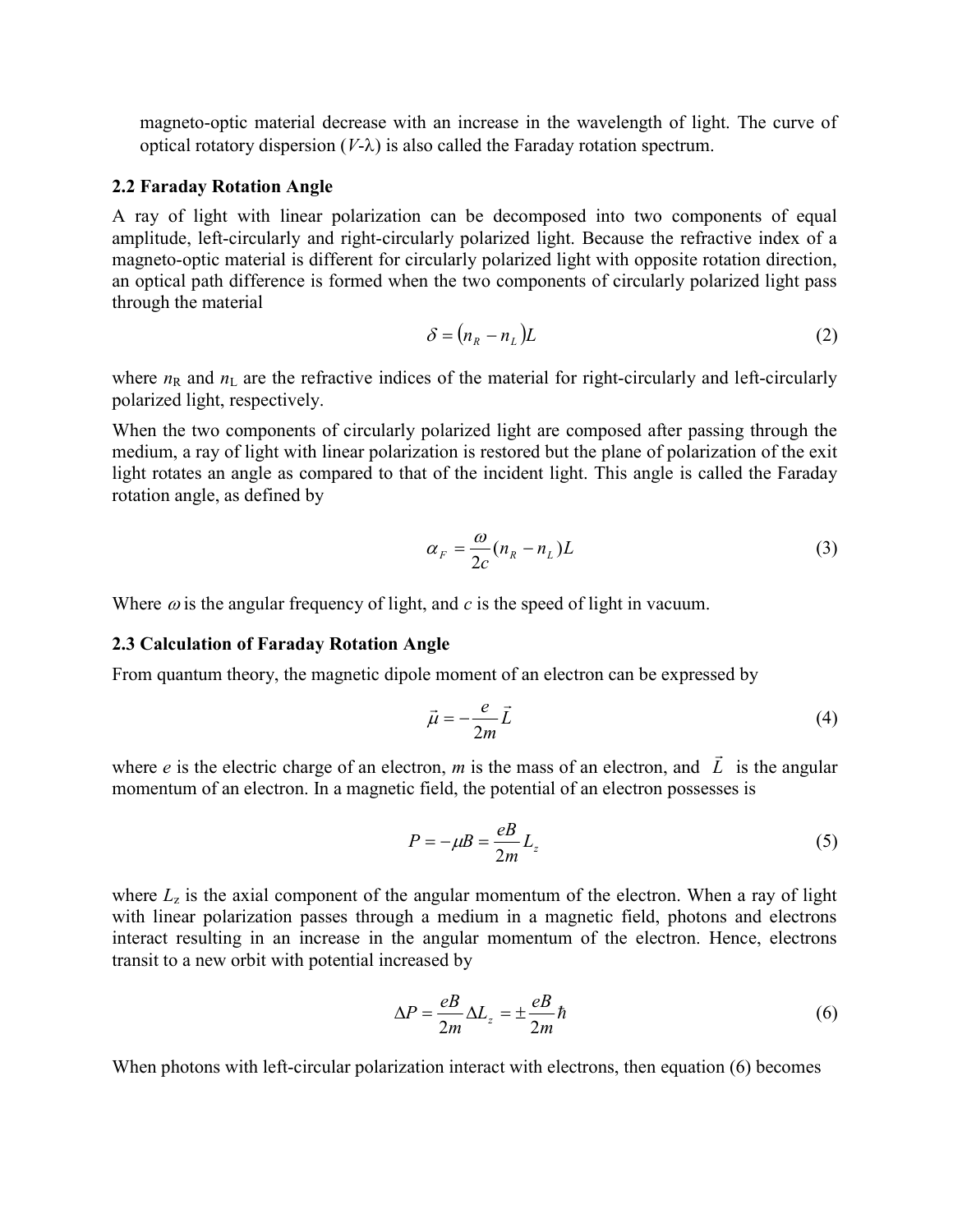$$
\Delta P_L = \frac{eB}{2m}\hbar \tag{7}
$$

While photons with right-circular polarization interact with electrons, equation (6) becomes

$$
\Delta P_R = -\frac{eB}{2m}\hbar \tag{8}
$$

Due to the dispersion of the medium, the refractive index of the medium in a magnetic field is a function of photo energy. Thus

$$
n = n(\hbar \omega) \tag{9}
$$

One can assume that the interaction between an electron and a left-circularly polarized photon with energy of  $\hbar\omega$  in the presence of a magnetic field is equivalent to that of an electron and a left-circularly polarized photon with energy of  $\hbar \omega - \Delta P_L$  in the absence of a magnetic field. So

$$
n_L(\hbar\omega) = n(\hbar\omega - \Delta P_L) \tag{10}
$$

Equation (10) can be rewrittenas

$$
n_L(\omega) = n(\omega - \frac{\Delta P_L}{\hbar}) = n(\omega) - \frac{dn}{d\omega} \frac{\Delta P_L}{\hbar} = n(\omega) - \frac{e}{2m} \frac{dn}{d\omega}
$$
(11)

Similarly, for a right-circularly polarized photon, we get

$$
n_R(\omega) = n(\omega - \frac{\Delta P_R}{\hbar}) = n(\omega) - \frac{dn}{d\omega} \frac{\Delta P_R}{\hbar} = n(\omega) + \frac{e}{2m} \frac{dn}{d\omega}
$$
(12)

If equations (11) and (12) are substituted into equation (3), then

$$
\alpha_F = \frac{eBL}{2mc} \omega \frac{dn}{dw} = \frac{eBL}{2mc} \lambda \frac{dn}{d\lambda}
$$
 (13)

When equation (13) is compared to equation (1), the Verdet constant of the medium is

$$
V(\lambda) = \frac{e}{2mc} \lambda \frac{dn}{d\lambda}
$$
 (14)

Faraday rotation angle can be calculated based on equation (13), which shows that the Faraday rotation angle of a medium is proportional to the length of the medium and the magnetic induction applied. It is dependent on the wavelength of the light and the dispersion characteristic of the medium.

## 2.4 Magneto-Optic Modulation

If an AC electric current is supplied to the exciting coil, then an AC magnetic field is applied to the medium forming a magneto-optic modulator (now the exciting coil is called the modulating coil). If the magneto-optic modulator is placed between a polarizer and an analyser, and no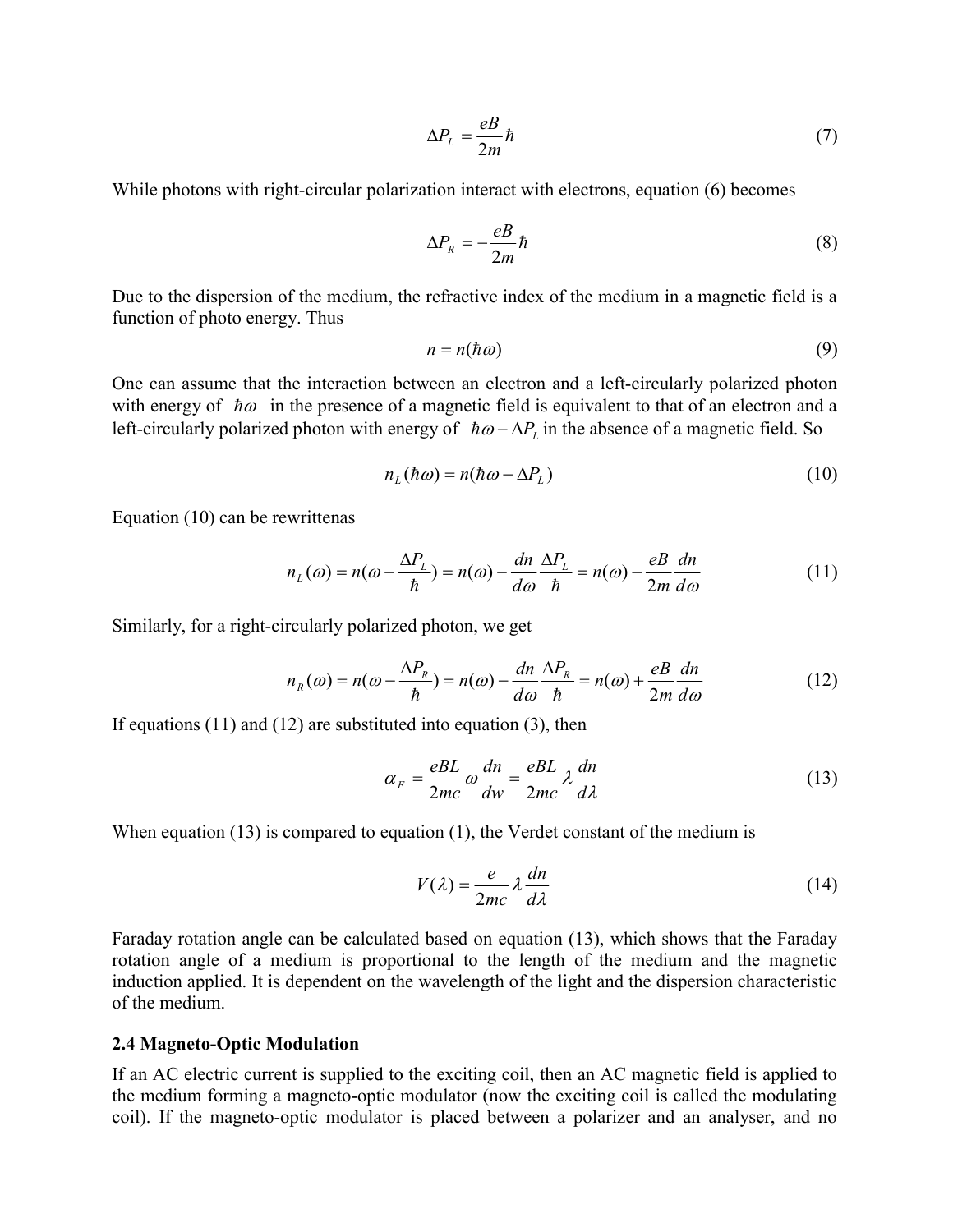current is supplied to the coil, then the output intensity of a linearly polarized light beam going through the system is defined by the Malus's law, as

$$
I = I_0 \cos^2(\alpha) \tag{15}
$$

where  $\alpha$  is the intersection angle between the axes of the polarizer and the analyser.

When an AC current is supplied to the coil as  $i = i_0 \sin(\omega t)$ , then an AC magnetic field is created as  $B = B_0 \sin(\omega t)$ . Correspondingly, the Faraday rotation angle is modulated as  $\alpha_F = \alpha_{F0} \sin(\omega t)$ . Now the output intensity of the light exiting from the analyzer becomes the output intensity of a linearly polarized light beam going<br>
Malus's law, as<br>  $I = I_0 \cos^2(\alpha)$  (15)<br>
tween the axes of the polarizer and the analyser.<br>
the coil as  $i = i_0 \sin(\omega t)$ , then an AC magnetic field is created<br>
the

$$
I = I_0 \cos^2(\alpha + \alpha_F) = \frac{I_0}{2} \left[ 1 + \cos 2(\alpha + \alpha_F) \right] = \frac{I_0}{2} \left[ 1 + \cos 2(\alpha + \alpha_{F0} \sin \omega t) \right]
$$
(16)

where  $\alpha_{F0}$  is the range of modulated Faraday rotation angle. Equation (16) describes the fundamental principle of magneto-optic modulation.

#### 2.5 Basic Parameters of Magneto-Optic Modulation

There are two basic parameters to describe magneto-optic modulation, the modulation depth and the range of modulated angle.

• Modulation depth  $\eta$ 

The modulation depth of a magneto-optic modulator is defined as

Faraday rotation angle. Equation (16) describes the  
modulation.  
\n**ic Modulation**  
\nbe magneto-optic modulation, the modulation depth and  
\nc modulator is defined as  
\n
$$
\eta = \frac{I_{\text{max}} - I_{\text{min}}}{I_{\text{max}} + I_{\text{min}}} \qquad (17)
$$
\n
$$
1 \text{ minimum output intensities of the modulated light.}
$$
\n
$$
0 \leq (\alpha + \alpha_F) \leq \pi/2, \text{ then the maximum and minimum output}
$$
\n
$$
\frac{1}{2} \left[ 1 + \cos 2(\alpha - \alpha_{F0}) \right] \qquad (18)
$$
\n
$$
\frac{1}{2} \left[ 1 + \cos 2(\alpha + \alpha_{F0}) \right] \qquad (19)
$$
\n
$$
1 \text{ intensity is } I_A = I_{\text{max}} - I_{\text{min}}, \text{ then}
$$
\n
$$
\sin(2\alpha)\sin(2\alpha_{F0}) \qquad (20)
$$

where  $I_{\text{max}}$  and  $I_{\text{min}}$  are the maximum and minimum output intensities of the modulated light.

It is apparent from equation (16) that, if  $0 \leq (\alpha + \alpha_F) \leq \pi/2$ , then the maximum and minimum output intensities of the modulated light are

$$
I_{\max} = \frac{I_0}{2} \left[ 1 + \cos 2(\alpha - \alpha_{F0}) \right]
$$
 (18)

$$
I_{\max} = \frac{I_0}{2} \left[ 1 + \cos 2(\alpha + \alpha_{F0}) \right]
$$
 (19)

If the modulation amplitude of the optical intensity is  $I_A = I_{\text{max}}-I_{\text{min}}$ , then

$$
I_A = I_0 \sin(2\alpha) \sin(2\alpha_{F0})
$$
 (20)

Obviously, when the intersection angle between the axes of the polarizer and the analyzer is  $45^{\circ}$ , the modulation amplitude becomes maximum as

$$
I_{A\max} = I_0 \sin(2\alpha_{F0})
$$
\n(21)

Now the modulation depth ( $\alpha$ =45°) is